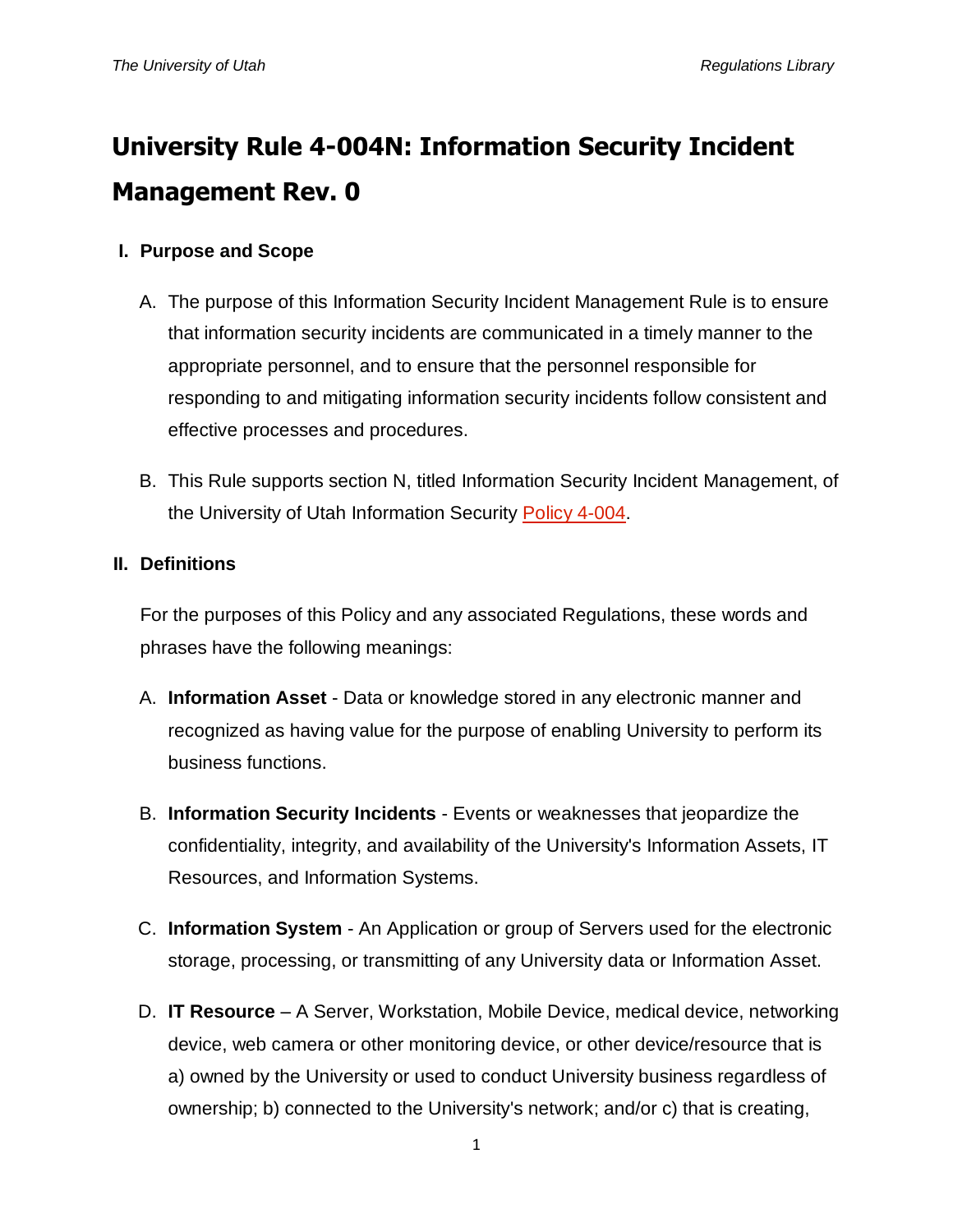accessing, maintaining, or transmitting Information Assets and used for electronic storage, processing or transmitting of any data or information.

E. **User** – Any person, including students, staff, faculty, permanent and temporary employees, contractors, vendors, research collaborators, and third party agents, who accesses any University Electronic Resources, Information Systems, and/or IT Resources.

#### **III. Rule**

A. Information Security Incident Identification and Reporting

All University Users must report any observed or suspected Information Security Incidents upon discovery and as quickly as possible to their respective helpdesk via phone call, email, or other automated method. The University will develop and communicate Information Security Incident response reporting procedures that include the following key elements:

- 1. Examples of information security events or incidents
- 2. Information Security Incident reporting forms, in an easily accessible format, to assist the reporter with capturing all of the pertinent details of the incident
- 3. Feedback processes to notify Information Security Incident reporters of the status of the incident investigation and the investigation results as appropriate.
- B. Information Security Incident Management

The University will establish and communicate procedures for managing Information Security Incidents effectively once they have been reported, and these procedures must include the following key elements:

1. Clearly defined roles and responsibilities for both management and response personnel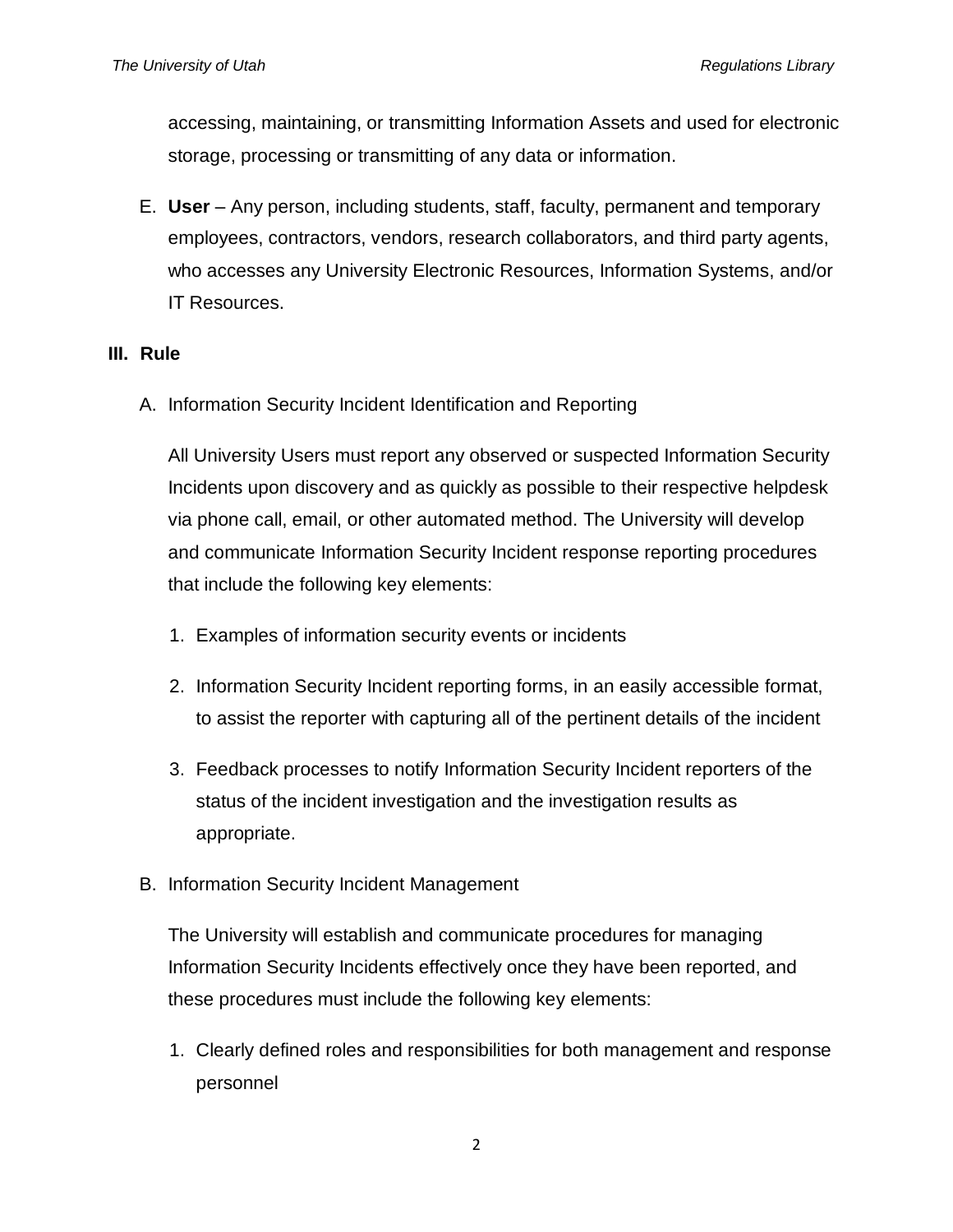- 2. Methods for detecting Information Security Incidents
- 3. Procedures for the collection, retention and presentation of evidence
- 4. Mechanisms for monitoring and quantifying the impact of Information Security Incidents
- 5. Document lessons learned to report on the effectiveness of current incident management procedures, and identify necessary improvements to existing security controls and practices.

*[Note: Parts IV-VII of this Rule (and all other University Regulations) are Regulations Resource Information--the contents of which are not approved by the Academic Senate or Board of Trustees, and are to be updated from time to time as determined appropriate by the cognizant Policy Officer and the Institutional Policy Committee, as per [Policy 1-001](http://regulations.utah.edu/general/1-001.php) and [Rule 1-001.](http://regulations.utah.edu/general/rules/R1-001.php)]*

## **I. Rules, Procedures, Guidelines, Forms and other Related Resources**

A. Rules

TBD

B. Procedures

[Policy 4-004 Procedures](https://uofu.box.com/v/Procedures)

C. Guidelines

TBD

- D. Forms
- E. Other Related Resources Material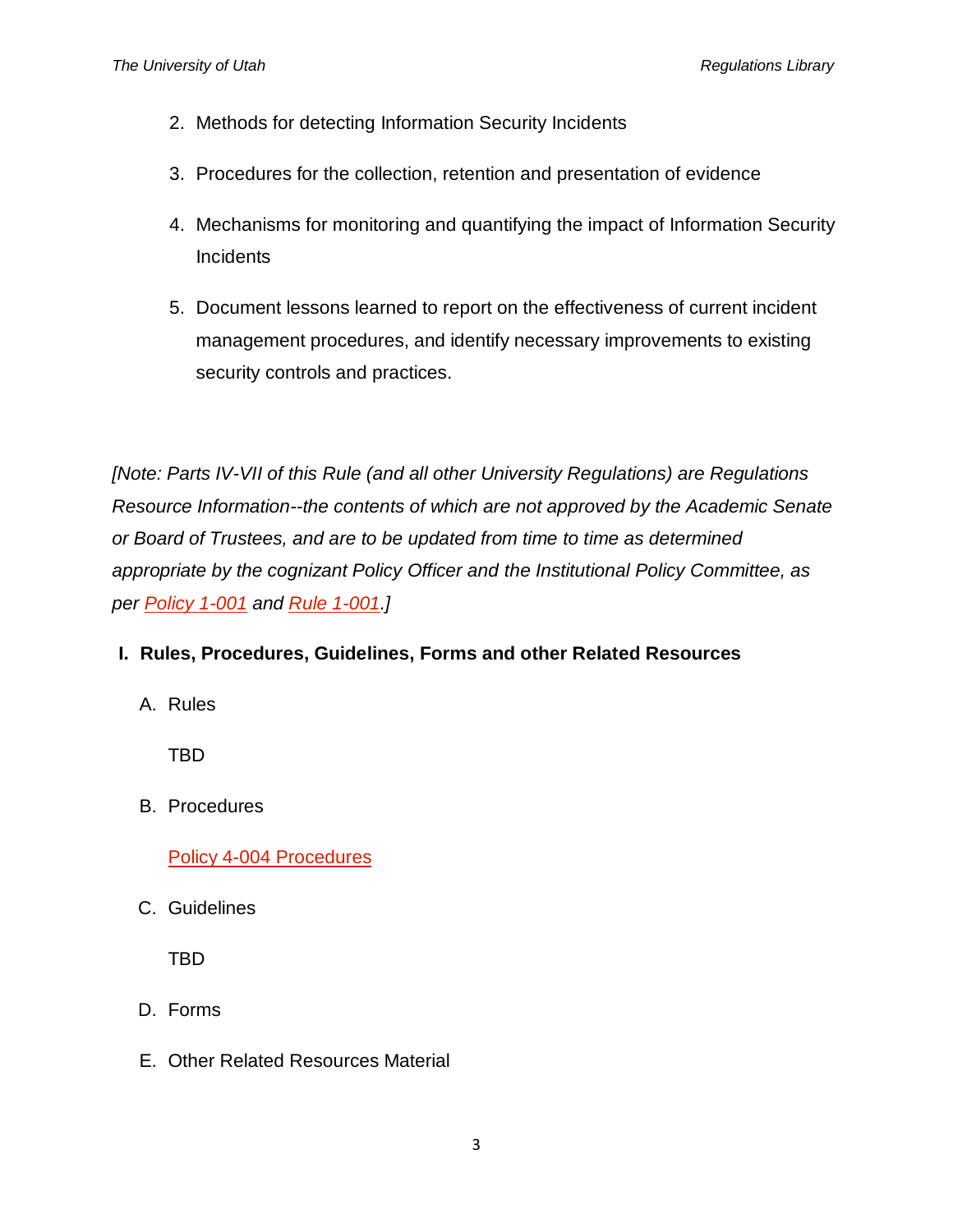### **II. References**

- A. [45 C.F.R. 164:](http://www.gpo.gov/fdsys/pkg/CFR-2011-title45-vol1/pdf/CFR-2011-title45-vol1-part164.pdf) Health Insurance Portability and Accountability Act (HIPAA): Security and Privacy
- B. [Family Educational Rights and Privacy Act of 1974](http://www2.ed.gov/policy/gen/guid/fpco/ferpa/index.html) ("FERPA", 20 U.S.C. § 1232g)
- C. [Federal Information Security Management Act of 2002](http://www.dhs.gov/federal-information-security-management-act-fisma) ("FISMA", 44 U.S.C. § 3541)
- D. ISO 27002:2013, Information Technology Security Techniques Code of Practice for Information Security Controls
- E. [NIST 800 Series,](http://csrc.nist.gov/publications/PubsSPs.html) Federal Information Security Standards
- F. [Policy 3-070:](http://regulations.utah.edu/administration/3-070.php) Payment Card Acceptance
- G. [Policy 4-001:](http://regulations.utah.edu/it/4-001.php) University Institutional Data Management
- H. [Policy 4-003:](http://regulations.utah.edu/it/4-003.php) World Wide Web Resources Policy
- I. [Policy 5-111:](http://regulations.utah.edu/human-resources/5-111.php) Disciplinary Actions and Dismissal of Staff Employees
- J. [Policy 6-400:](http://regulations.utah.edu/academics/6-400.php) Code of Student Rights and Responsibilities
- K. [Policy 6-316:](http://regulations.utah.edu/academics/6-316.php) Code of Faculty Rights and Responsibilities
- L. [Pub. 111-5, Division A, Title XIII, Subtitle D:](http://www.hhs.gov/ocr/privacy/hipaa/understanding/coveredentities/hitechact.pdf) Health Information Technology for Economic and Clinical Health Act (HITECH Act)
- M. [Omnibus HIPAA Rule:](http://www.gpo.gov/fdsys/pkg/FR-2013-01-25/pdf/2013-01073.pdf) 45 CFR Parts 160 and 164 Modifications to the HIPAA Privacy, Security, Enforcement, and Breach Notification Rules Under the HITECH Act and the Genetic Information Nondiscrimination Act; Other Modifications to the HIPAA Rules; Final Rule
- **III. Contacts**